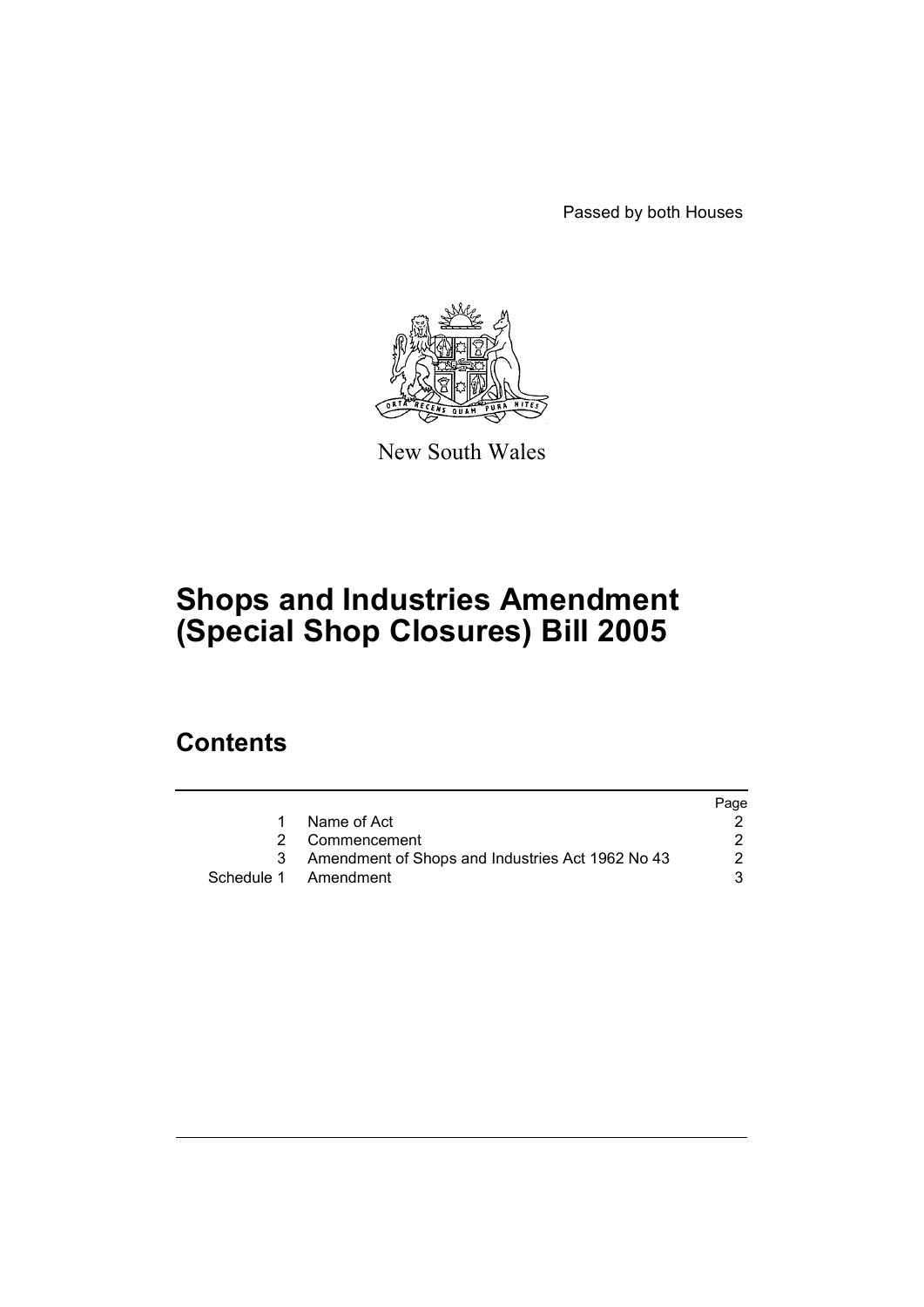*I certify that this PUBLIC BILL, which originated in the LEGISLATIVE ASSEMBLY, has finally passed the LEGISLATIVE COUNCIL and the LEGISLATIVE ASSEMBLY of NEW SOUTH WALES.*

> *Clerk of the Legislative Assembly. Legislative Assembly, Sydney, , 2005*



New South Wales

## **Shops and Industries Amendment (Special Shop Closures) Bill 2005**

Act No , 2005

An Act to amend the *Shops and Industries Act 1962* with respect to the closure of certain shops on Sunday 25 December 2005, Monday 26 December 2005 and Sunday 1 January 2006.

*I have examined this Bill, and find it to correspond in all respects with the Bill as finally passed by both Houses.*

*Chairman of Committees of the Legislative Assembly.*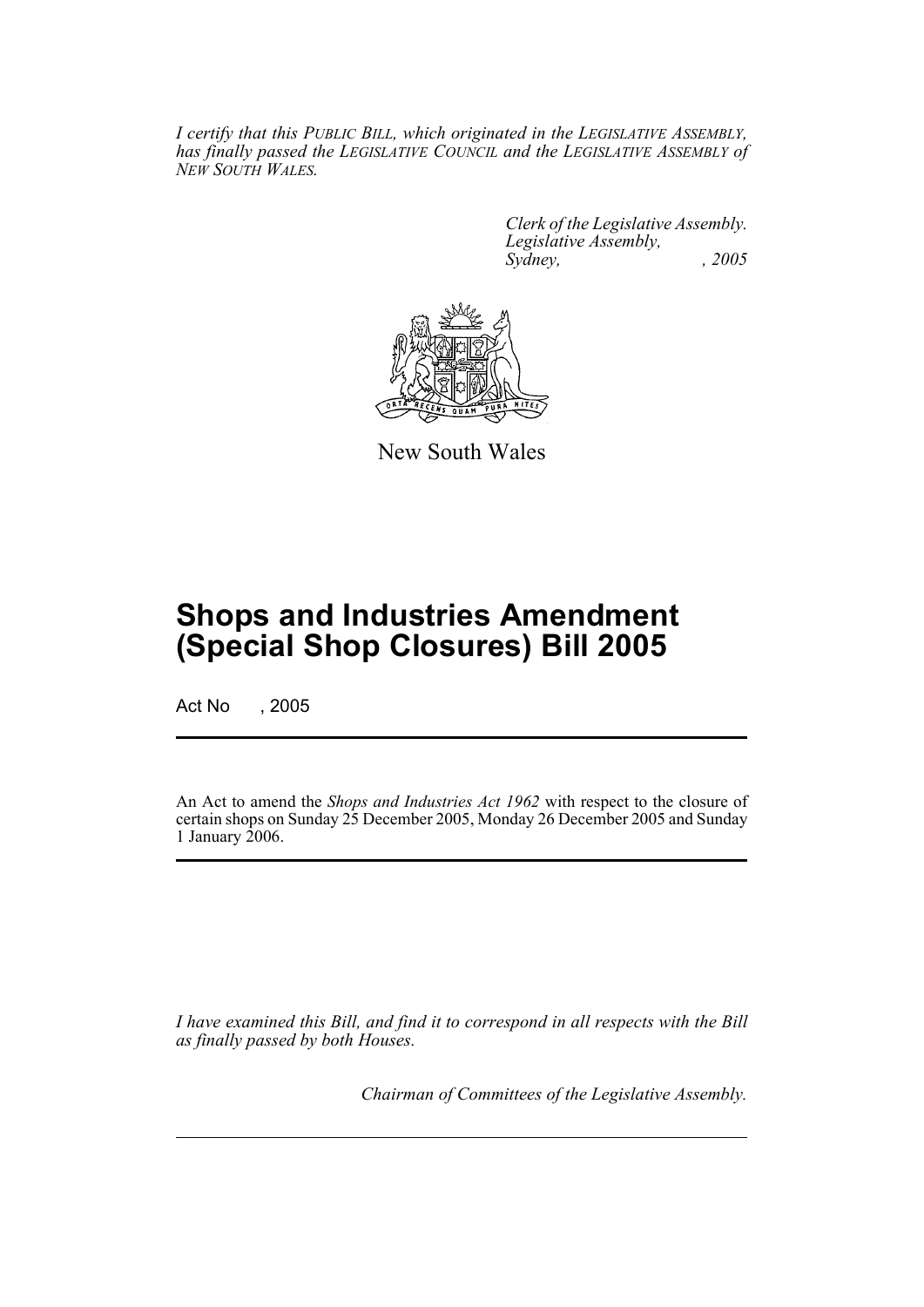### **The Legislature of New South Wales enacts:**

### **1 Name of Act**

This Act is the *Shops and Industries Amendment (Special Shop Closures) Act 2005*.

### **2 Commencement**

This Act commences on the date of assent to this Act.

### **3 Amendment of Shops and Industries Act 1962 No 43**

The *Shops and Industries Act 1962* is amended as set out in Schedule 1.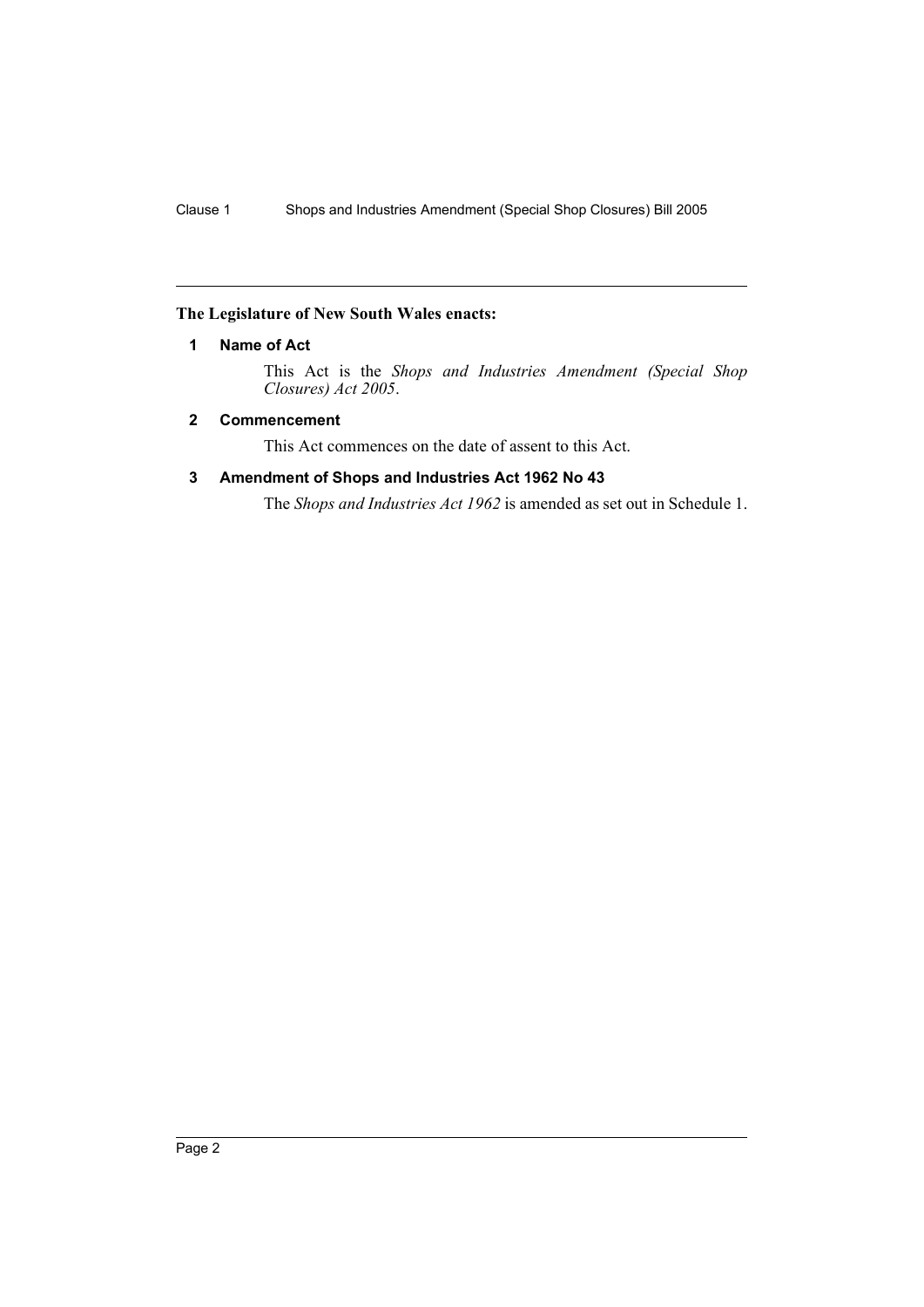Shops and Industries Amendment (Special Shop Closures) Bill 2005

Amendment **Amendment** Schedule 1

## **Schedule 1 Amendment**

(Section 3)

### **Sections 89E, 89F and 89G**

Insert after section 89D:

#### **89E Shops to be kept closed on Christmas Day 2005**

- (1) Shops (other than scheduled shops and small shops) are to be kept closed on Sunday 25 December 2005.
- (2) This section has effect despite:
	- (a) any exemption granted under section 78A or 89B, or
	- (b) any order made under section 85 (2),

before or after the commencement of this section.

(3) This section is repealed at the beginning of 2 January 2006.

#### **89F Shops to be kept closed on Boxing Day 2005 except in holiday resorts**

- (1) Shops (other than scheduled shops and small shops) are to be kept closed on Monday 26 December 2005, except as provided by subsection (2).
- (2) A shop (other than a scheduled shop or a small shop) is permitted to open on Monday 26 December 2005 if the following conditions are satisfied:
	- (a) the shop is located in an area or part of an area that is subject to an exemption under section 89B in force immediately before the commencement of this section that would, but for this section, allow the shop to open on Monday 26 December 2005,
	- (b) the shop opens only in accordance with the conditions of the exemption,
	- (c) the shop is staffed on that day only by persons who have freely elected to work on that day, without any coercion, harassment, threat or intimidation by their employer.
- (3) For the purposes of subsection (2) (c), a person is not taken to have freely elected to work on Monday 26 December 2005 merely because that person is rostered to work on that day.
- (4) This section has effect despite:
	- (a) any exemption granted under section 78A or 89B, or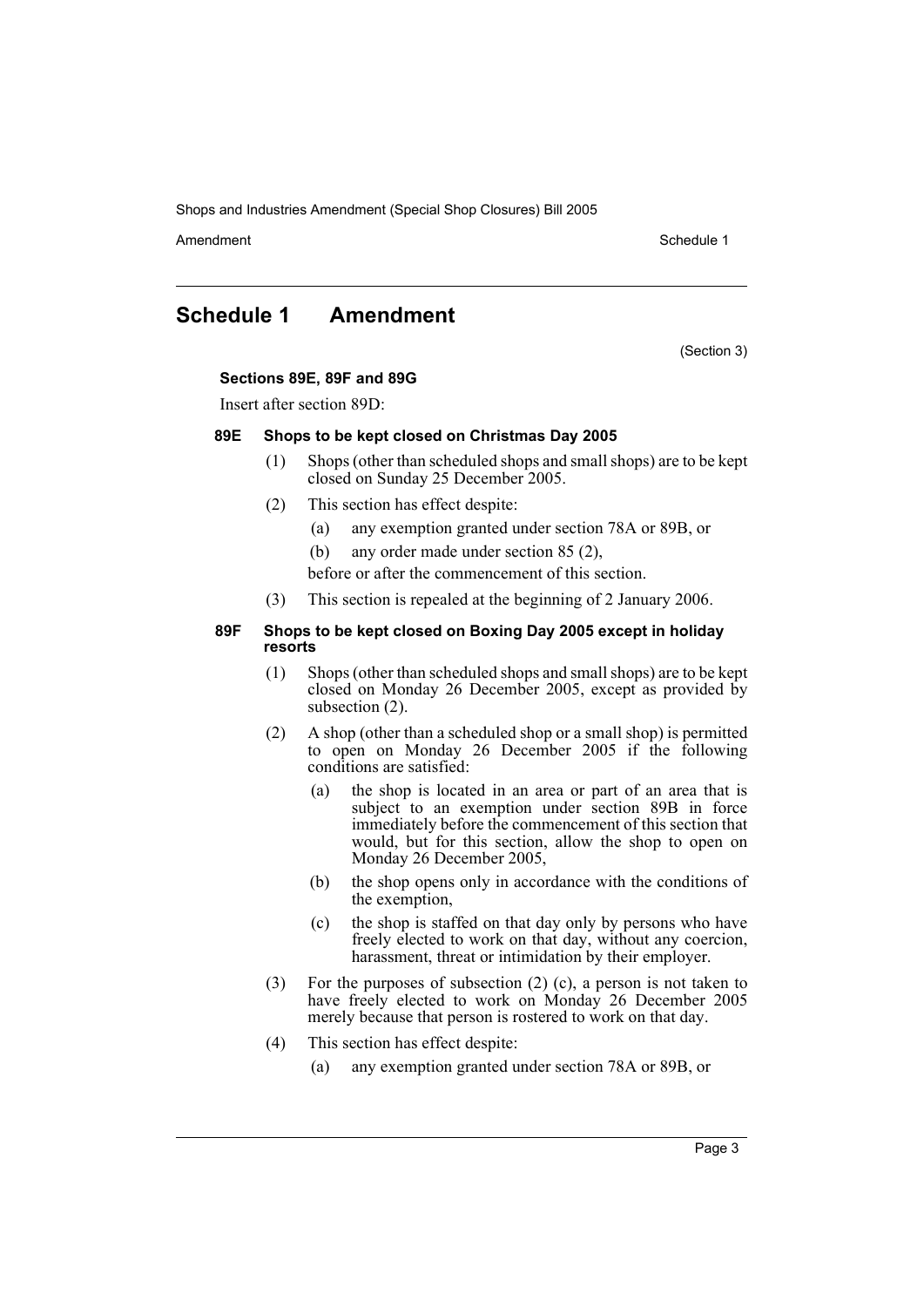Shops and Industries Amendment (Special Shop Closures) Bill 2005

Schedule 1 Amendment

(b) any order made under section 85 (2),

before or after the commencement of this section.

(5) This section is repealed at the beginning of 2 January 2006.

#### **89G Shops to be kept closed on New Year's Day 2006 except in holiday resorts and certain exempt areas**

- (1) In this section:
	- *exempt area* means:
		- (a) the commercial business districts of the Cities of Sydney, Newcastle and Wollongong, or
		- (b) the commercial business district of Cabramatta,

within such boundaries as the Minister may determine by public notice.

- (2) Shops (other than scheduled shops and small shops) are to be kept closed on Sunday 1 January 2006, except as provided by subsections (3) and (4).
- (3) A shop (other than a scheduled shop or a small shop) is permitted to open on Sunday 1 January 2006 if the following conditions are satisfied:
	- (a) the shop is located in an area or part of an area that is subject to an exemption under section 89B in force immediately before the commencement of this section that would, but for this section, allow the shop to open on Sunday 1 January 2006,
	- (b) the shop opens only in accordance with the conditions of the exemption,
	- (c) the shop is staffed on that day only by persons who have freely elected to work on that day, without any coercion, harassment, threat or intimidation by their employer.
- (4) A shop (other than a scheduled shop or a small shop) is permitted to open on Sunday 1 January 2006 if the following conditions are satisfied:
	- (a) the shop is located in an exempt area,
	- (b) the shop is subject to an exemption under section 78A in force immediately before the commencement of this section that would, but for this section, allow the shop to open on Sunday 1 January 2006,
	- (c) the shop opens only in accordance with the conditions of the exemption,